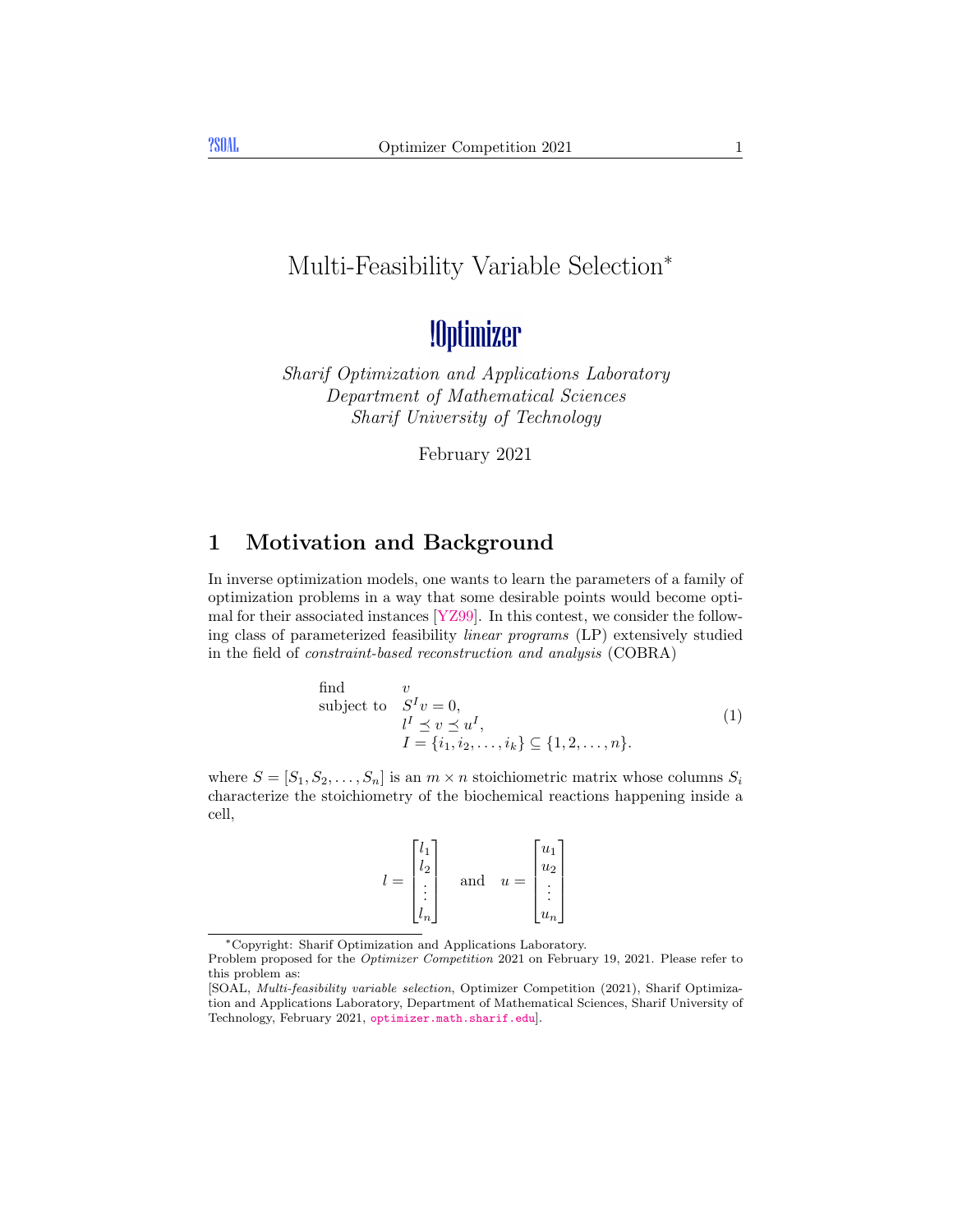are lower and upper bound vectors of dimension  $n$  as determined by the growth media capacity and thermodynamic constraints, while the subvectors

$$
l^{I} = \begin{bmatrix} l_{i_1} \\ l_{i_2} \\ \vdots \\ l_{i_k} \end{bmatrix} \quad \text{and} \quad u^{I} = \begin{bmatrix} u_{i_1} \\ u_{i_2} \\ \vdots \\ u_{i_k} \end{bmatrix}
$$

as well as the submatrix  $S^I = [S_{i_1}, S_{i_2}, \ldots, S_{i_k}]$  contain the corresponding entries and columns, respectively.

A metabolic network comprises the collection of all chemical pathways of the metabolism of an organism, e.g., a bacterium. In systems biology, it is observed that if we reconstruct a metabolic network by determining the set of indices I representing its reactions, whether the associated organism is viable or not under circumstances specified by  $l$  and  $u$  can, to some extent, be predicted by whether LP [\(1\)](#page-0-0) is feasible or not [\[OTP10\]](#page-6-1). Moreover, numerous experiments have demonstrated the consistency of cell viability predictions derived by the feasibility of LP [\(1\)](#page-0-0) with wet lab measurements [\[LNP12\]](#page-6-2).

Turning this argument around, one may try to reconstruct a genome-scale metabolic network, given a list of viable and nonviable scenarios, by exploiting the fact that all the solutions to different instances of  $LP(1)$  $LP(1)$  have the same sparsity pattern because they belong to different strains of the same species  $[HFP06, KM09]$  $[HFP06, KM09]$  $[HFP06, KM09]$ . Therefore, one may select the candidate I by utilizing methods based on joint group sparsity. Other possible applications of this developed framework include, but are not limited to, signal processing [\[HB14\]](#page-5-1), astrophysics [\[STA16\]](#page-6-4), photoplethysmography [\[FB18,](#page-5-2) [FB19\]](#page-5-3), and inverse scattering problem [\[SKY18,](#page-6-5) [SDX20\]](#page-6-6).

#### 2 Submission Logistics and Requirements

Let  $(L, U)$  and  $(\tilde{L}, \tilde{U})$  denote two pairs of matrices such that  $L \preceq U$  and  $\tilde{L} \preceq \tilde{U}$ are satisfied, where the inequalities are understood entry-wise. Assume that a sparse matrix S, a constant  $\lambda$ , a positive integer K, and the matrices L and U are provided. Furthermore, the private matrices  $\tilde{L}$  and  $\tilde{U}$  are also predetermined but not available to you.

This year, the competition consists of five different rounds, each one with one question. Each round involves three increasingly large datasets in which the given instances of these matrices have tens, hundreds, and thousands of rows and columns. Each participating team can make as many submissions as they want for each dataset until the time for that round is up. At each time before the deadline, only the highest score for each dataset will be displayed for each team. Upon receiving new submissions achieving better results, the online leaderboard, visible to all participants, will be updated accordingly in a real-time way.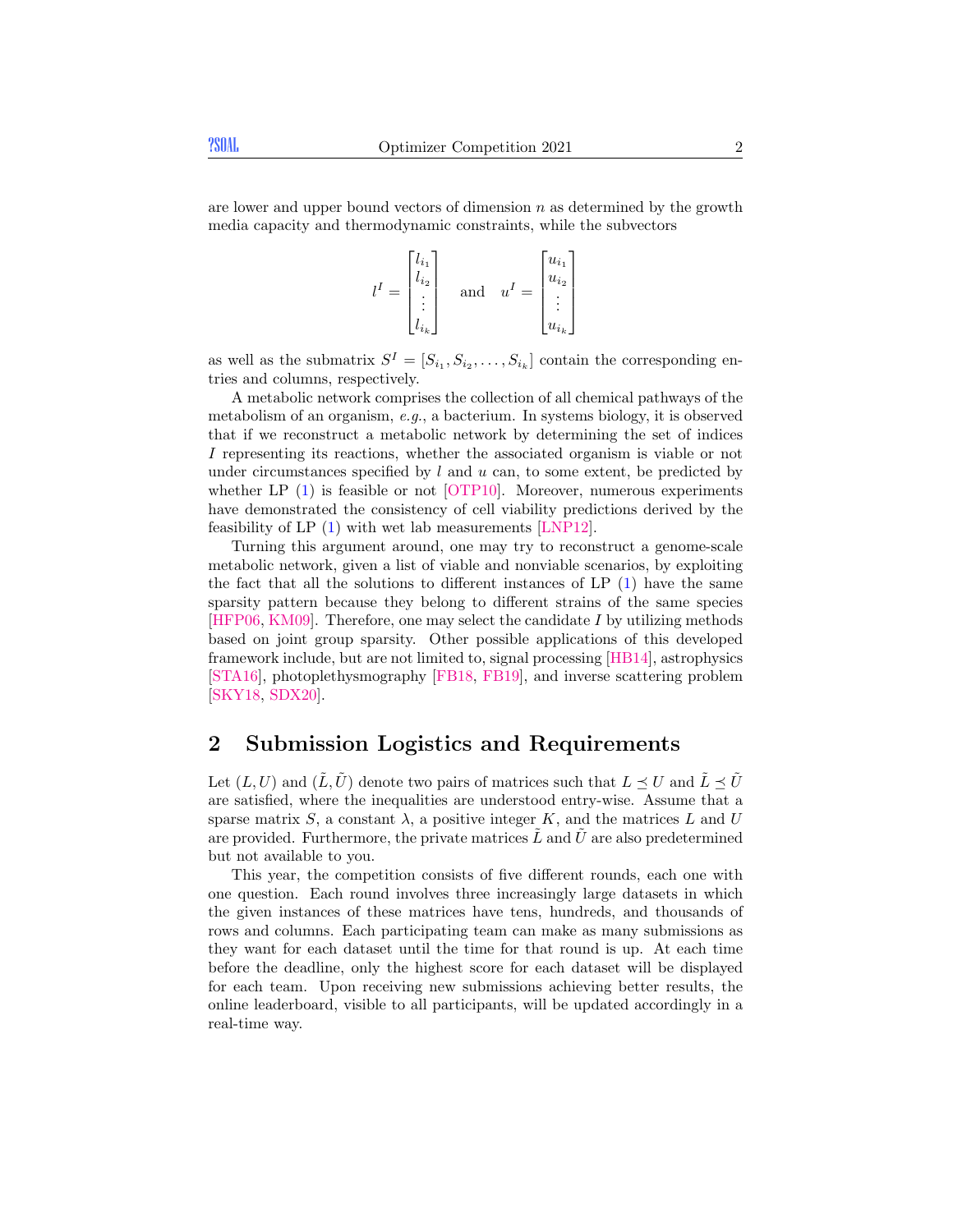All the required input files in both .mat and .asdf formats will be made available via the official website according to the announced timeline and can be imported in several popular programming languages including Matlab, Python and Julia. Whenever submitting your best current solution, you should only upload the returned matrix  $V$  (vector  $v$  in the first two rounds), in either .mat or .asdf format, to the announced portal for the online judge system. Details on the timeline of data releases and submission deadlines are to be announced in the upcoming weeks.

For now, you can download the example data and output files from the following links to familiarize yourself with the formats. In this example submission, the vector  $v$  is optimal for the first two rounds and the matrix  $V$  is feasible for the remaining three ones. Note that this toy example does not necessarily represent the actual data in any manner, including the sparsity pattern, typical values for entries, etc.

[example.mat](http://optimizer.math.sharif.edu/DataLoader2021/example.mat) [example.asdf](http://optimizer.math.sharif.edu/DataLoader2021/example.asdf) [submission.mat](http://optimizer.math.sharif.edu/DataLoader2021/submission.mat) [submission.asdf](http://optimizer.math.sharif.edu/DataLoader2021/submission.asdf)

#### 3 Problem Formulation

#### Warm-up round: Steady-state flux distributions

The  $s_{ij}$  entry of S represents the molar rate of either consumption (if  $s_{ij} \leq 0$ ) or production (if  $s_{ij} \geq 0$ ) of the metabolite i in the reaction j per unit of dry cell weight. If all the metabolites are in mass balance at specific concentrations, *i.e.*,  $Sv = 0$ , we say that the metabolic network is in the steady-state condition.

Find the vector  $v$  of the rates of reactions subject to the constraints

$$
Sv = 0, \qquad l^1 \preceq v \preceq u^1,
$$

as predicted by flux balance analysis (FBA) [\[LGP06\]](#page-6-7), i.e.,

find 
$$
v
$$
  
subject to  $Sv = 0$ ,  
 $l1 \le v \le u1$ .

Hint. This problem is an LP. You can learn more about LP [here.](http://sharif.edu/~mtefagh/cvx/home.html)

Scoring. If your solution is feasible, you get the full mark.

#### Novice optimizer round: Convex relaxation of cardinality optimization problems

Find the most sparse flux vector satisfying the constraints

$$
Sv = 0, \qquad l^1 \preceq v \preceq u^1,
$$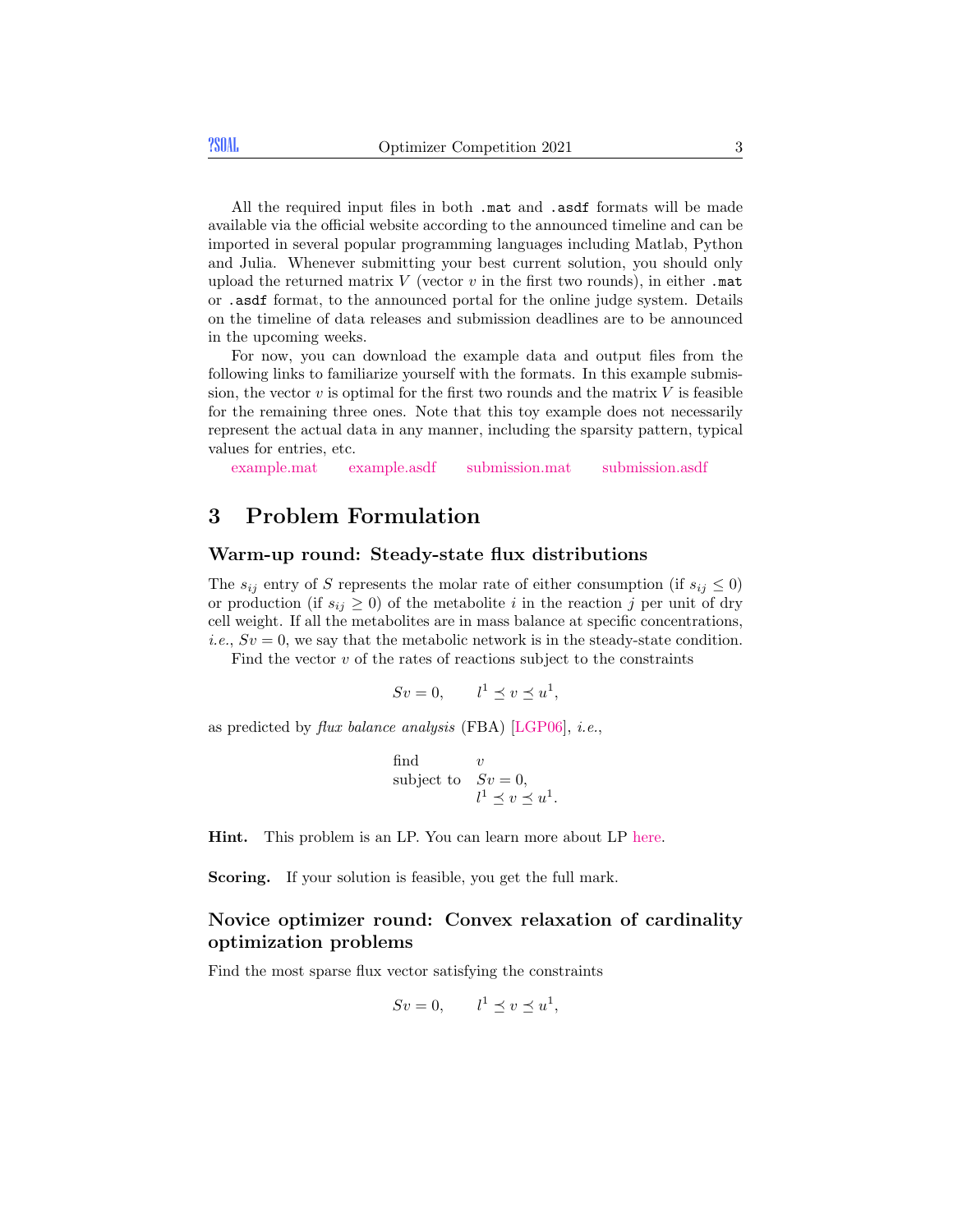by minimizing  $||v||_0$ , *i.e.*,

minimize 
$$
||v||_0
$$
  
subject to  $Sv = 0$ ,  
 $l^1 \preceq v \preceq u^1$ .

Hint. Read more about sparse recovery in the compressed sensing framework to learn about the relevant theoretical literature [\[CRT05,](#page-5-4) [DON06\]](#page-5-5). Moreover, the biological intuition behind the theory is to minimize the total enzyme load imposed on the organism [\[MZ16\]](#page-6-8).

Scoring. If your solution is feasible, then your final score is the number of zero entries of v.

#### Expert optimizer round: Exact multi-feasibility variable selection

Find the unknown matrix  $V$  with jointly sparse columns which satisfies the following constraints

$$
SV = 0, \qquad L \preceq V \preceq U.
$$

Joint sparsity for an arbitrary set of sparse vectors means that all members of the set share a common sparse support set, i.e.,

<span id="page-3-0"></span>minimize 
$$
||V||_{2,0}
$$
  
subject to  $SV = 0$ ,  
 $L \preceq V \preceq U$ , (2)

where the mixed norm is defined as follows

$$
||X||_{p,q} = ||(||x_1||_p, ||x_2||_p, \ldots, ||x_m||_p)||_q.
$$

To the end of this paper, we assume that  $x_1^T, x_2^T, \ldots, x_m^T$  are the rows of  $X$  in this definition, but some authors use another convention of considering the columns instead of rows. Apart from the difference in notation, the two definitions become clearly equivalent to one another if applied to the transpose matrix.

Hint. This non-convex problem can be formulated as an MILP [\[BNCM16\]](#page-5-6). However, consider minimizing the  $l_{2,1}$  norm  $||V||_{2,1}$  as a proxy cost function to derive a convex relaxation of [\(2\)](#page-3-0) [\[SPP18\]](#page-6-9). This is a generalization of one suggested approach to multiple-measurement vector (MMV) problem [\[CRKK05\]](#page-5-7).

Scoring. If your solution is feasible, then your final score is the number of zero rows of  $V$ .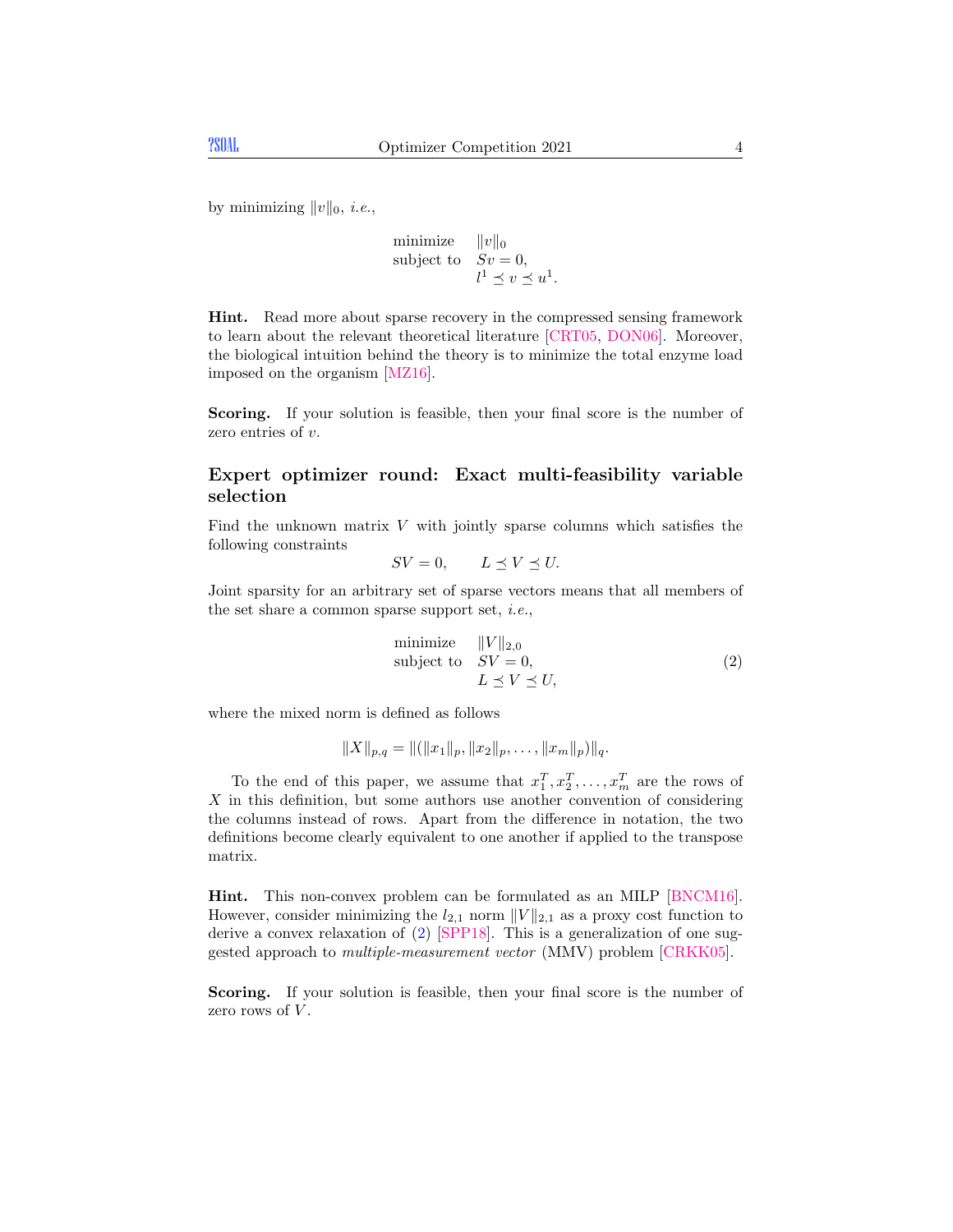#### Expert++ optimizer round: Multi-feasibility variable selection in the presence of error

Find the unknown matrix  $V$  with jointly sparse columns when the matrix  $SV$ is constrained to have jointly sparse rows and  $L \preceq V \preceq U$ , *i.e.*,

minimize 
$$
(||V||_{2,0}, ||(SV)^T||_{2,0})
$$
  
subject to  $L \preceq V \preceq U$ .

Hint. This is a multicriterion optimization problem as stated [\[BV04\]](#page-5-8). One common technique to find Pareto optimal points is scalarization that is to minimize the scalar objective function  $||V||_{2,1} + \lambda ||(SV)^T||_{2,1}$  [\[KBW](#page-6-10)<sup>+</sup>17].

Scoring. If your solution is feasible, then your final score is the number of zero rows of V plus  $\lambda$  times the number of zero columns of SV.

#### THE !OPTIMIZER round: Multi-feasibility/infeasibility variable selection

Solve the previous task with the additional constraint that at most K columns of SV may have nonzero entries, i.e.,

<span id="page-4-0"></span>minimize 
$$
||V||_{2,0}
$$
  
subject to  $||(SV)^T||_{2,0} \le K$ ,  
 $L \preceq V \preceq U$ . (3)

Suppose that  $\tilde{L}$  and  $\tilde{U}$  have t columns denoted by  $\tilde{l}_1, \tilde{l}_2, \ldots, \tilde{l}_t$  and  $\tilde{u}_1, \tilde{u}_2, \ldots, \tilde{u}_t$ , respectively. Consider the following feasibility problems for  $1 \leq k \leq t$ 

<span id="page-4-1"></span>find 
$$
v
$$
  
subject to  $S^I v = 0$ ,  
 $\tilde{l}_k^I \preceq v \preceq \tilde{u}_k^I$ , (4)

where  $I$  is defined as follows

$$
I = \{i \mid \max_{j} |V_{ij}| > 0\}.
$$

According to the biological model, these feasibility problems should be infeasible and we will validate each model by the percentage of infeasible instances. Note that, solving [\(3\)](#page-4-0) helps to get a better score since we know a priori that the smaller the set of indices  $I$ , the higher the probability of infeasibility for each LP of the form  $(4)$ .

Hint. Use your answer to the previous problem and find the minimum possible  $\lambda$  for which this additional condition holds.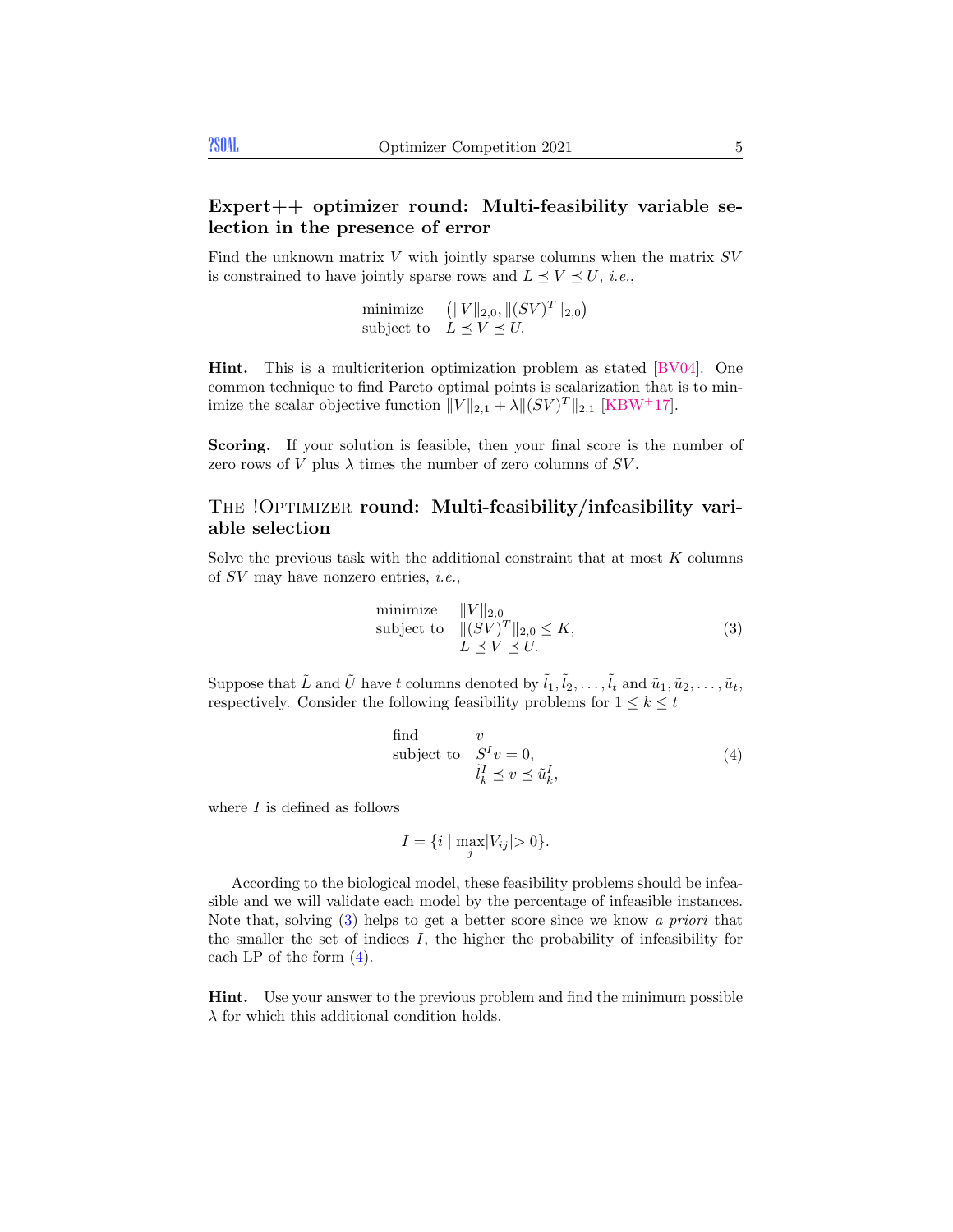Scoring. If your solution is feasible, then your final score is the percentage of infeasible instances. You cannot calculate your score locally and must submit the matrix  $V$  in order to get your score on the online leaderboard which is visible to everyone.

#### References

- <span id="page-5-6"></span>[BNCM16] Sébastien Bourguignon, Jordan Ninin, Hervé Carfantan, and Marcel Mongeau. Exact Sparse Approximation Problems via Mixed-Integer Programming: Formulations and Computational Performance. IEEE Transactions on Signal Processing, 64(6):1405-1419, March 2016.
- <span id="page-5-8"></span>[BV04] Stephen P Boyd and Lieven Vandenberghe. Convex Optimization. Cambridge University Press, 2004.
- <span id="page-5-7"></span>[CRKK05] S. F. Cotter, B. D. Rao, Kjersti Engan, and K. Kreutz-Delgado. Sparse solutions to linear inverse problems with multiple measurement vectors. IEEE Transactions on Signal Processing, 53(7):2477– 2488, July 2005.
- <span id="page-5-4"></span>[CRT05] E. Candès, J. Romberg, and T. Tao. Stable signal recovery from incomplete and inaccurate measurements. Communications on Pure and Applied Mathematics, 59:1207–1223, 2005.
- <span id="page-5-5"></span>[DON06] D. L. Donoho. Compressed sensing. IEEE Transactions on Information Theory, 52(4):1289–1306, 2006.
- <span id="page-5-2"></span>[FB18] S. H. Fouladi and I. Balasingham. Recovery of linearly mixed sparse sources from multiple measurement vectors using L1-minimization. In 26th European Signal Processing Conference (EUSIPCO), pages 563–567, 2018.
- <span id="page-5-3"></span>[FB19] S. H. Fouladi and I. Balasingham. On improving recovery performance in multiple measurement vector having dependency. IEEE Access, 7:3287–3297, 2019.
- <span id="page-5-1"></span>[HB14] R. W. Heckel and H. Bölcskei. Sparse Signal Processing: Subspace Clustering and System Identification. Series in communication theory. Hartung-Gorre, 2014.
- <span id="page-5-0"></span>[HFP06] Markus J Herrgård, Stephen S Fong, and Bernhard Ø Palsson. Identification of genome-scale metabolic network models using experimentally measured flux profiles. PLOS Computational Biology, 2(7):1–11, 07 2006.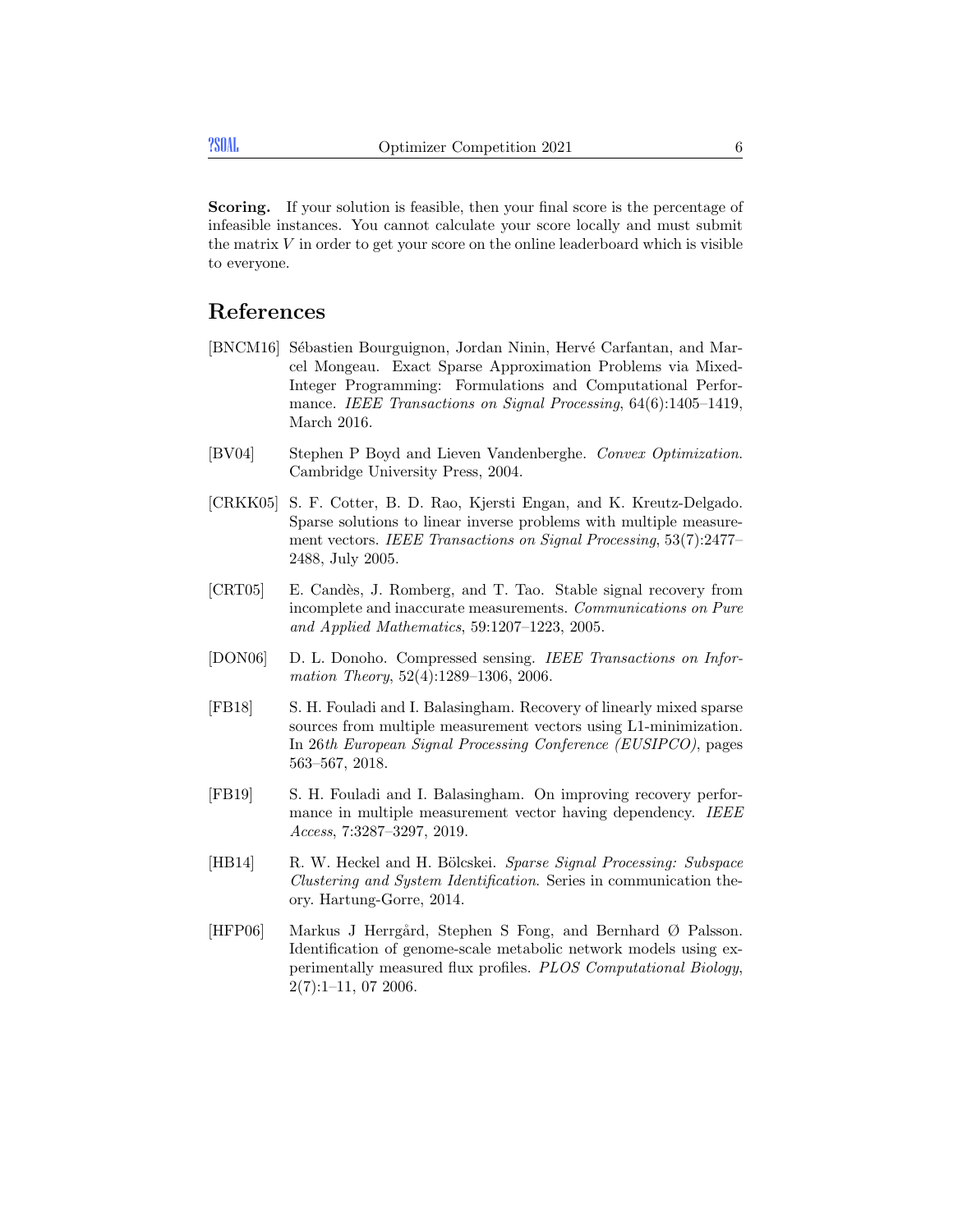- <span id="page-6-10"></span>[KBW+17] A. Kazemipour, B. Babadi, M. Wu, K. Podgorski, and S. Druckmann. Multiplicative updates for optimization problems with dynamics. In 2017 51st Asilomar Conference on Signals, Systems, and Computers, pages 2025–2029, 2017.
- <span id="page-6-3"></span>[KM09] Vinay Satish Kumar and Costas D. Maranas. Growmatch: An automated method for reconciling in silico/in vivo growth predictions. PLOS Computational Biology, 5(3):1–13, 03 2009.
- <span id="page-6-7"></span>[LGP06] Jong Min Lee, Erwin P. Gianchandani, and Jason A. Papin. Flux balance analysis in the era of metabolomics. Briefings in Bioinformatics, 7(2):140–150, 04 2006.
- <span id="page-6-2"></span>[LNP12] Nathan E Lewis, Harish Nagarajan, and Bernhard Ø Palsson. Constraining the metabolic genotype–phenotype relationship using a phylogeny of in silico methods. Nature Reviews Microbiology, 10(4):291–305, 2012.
- <span id="page-6-8"></span>[MZ16] Costas D Maranas and Ali R Zomorrodi. *Optimization methods in* metabolic networks. John Wiley & Sons, 2016.
- <span id="page-6-1"></span> $[OTP10]$  Jeffrey D Orth, Ines Thiele, and Bernhard  $\varnothing$  Palsson. What is flux balance analysis? Nature Biotechnology, 28(3):245–248, 2010.
- <span id="page-6-6"></span>[SDX20] S. Sun, D. Dai, and Z. Xu. Application of a GMMV-based multifrequency inversion method to 3-d half-space inverse scattering problems. In XXXIIIrd General Assembly and Scientific Symposium of the International Union of Radio Science, pages 1–4, 2020.
- <span id="page-6-5"></span>[SKY18] S. Sun, B. J. Kooij, and A. G. Yarovoy. Extension of the GMMVbased linear method to quantitative inverse scattering. IEEE Antennas and Wireless Propagation Letters, 17(1):94–97, 2018.
- <span id="page-6-9"></span>[SPP18] C. Steffens, M. Pesavento, and M. E. Pfetsch. A compact formulation for the  $\ell_{2,1}$  mixed-norm minimization problem. IEEE Transactions on Signal Processing, 66(6):1483–1497, 2018.
- <span id="page-6-4"></span>[STA16] Jean-Luc Starck. Sparsity and inverse problems in astrophysics. Journal of Physics: Conference Series, 699:012010, mar 2016.
- <span id="page-6-0"></span>[YZ99] C. Yang and J. Zhang. Two general methods for inverse optimization problems. Applied Mathematics Letters,  $12(2):69 - 72$ , 1999.